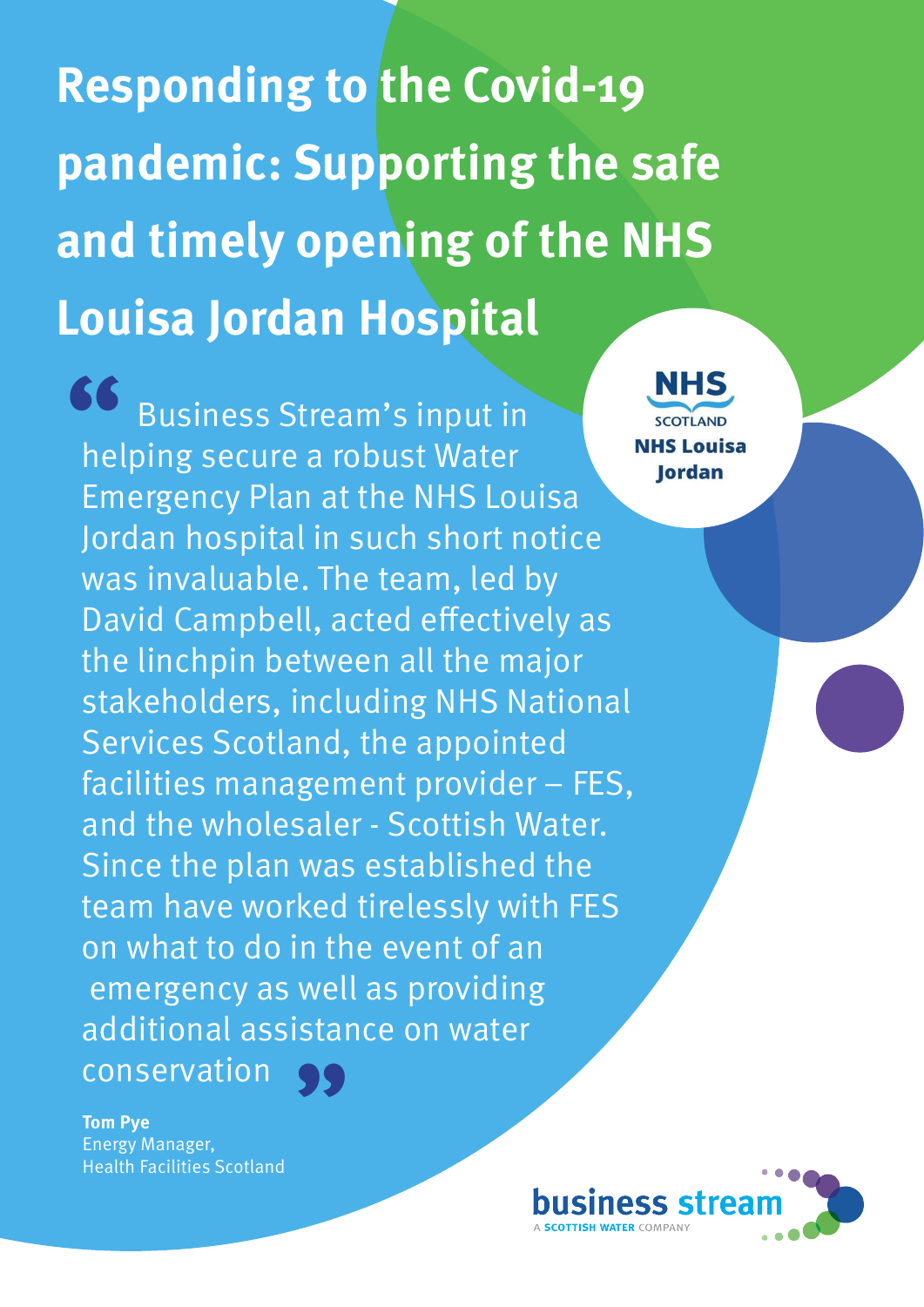## **The challenge**

The coronavirus (COVID-19) pandemic presented a significant challenge across the whole country, but not least, to the NHS and other vital public services. Part of that challenge was the requirement to rapidly deploy a temporary emergency critical care hospital to help deal with the potential rise in admissions.

It was agreed that the NHS Louisa Jordan hospital would be located at the Scottish Events Campus (SEC) in Glasgow. The hospital, once opened, would allow for an additional 300 beds with the capacity to increase to 1,000 if required.

Business Stream were approached by Tom Pye, Energy Manager at Health Facilities Scotland, to develop and implement an emergency water plan. Although the SEC is an established operational site, the demand for water usage in a clinical setting is significantly more challenging and support was required to ensure the right measures were in place to maintain continuity of supply in an emergency.

## **The solution**

Under normal circumstances, it can take weeks to deliver an emergency plan of this scale. However, recognising the urgency of this project, the Business Stream team worked round the clock to ensure the plan was in place in just six days. Business Stream led a

collaborative approach with key stakeholders, including FES, Scottish Water, NHS National Services Scotland and the SEC to quickly establish and secure approval for a temporary emergency plan for immediate implementation.

The plan set out a robust strategy for identifying and resolving tankered water delivery issues. It also covered how Business Stream would work within the Scottish Water Bylaws team to help FES design and commission tanker filling infrastructure to ensure continuity of supply in an emergency. Business Stream's